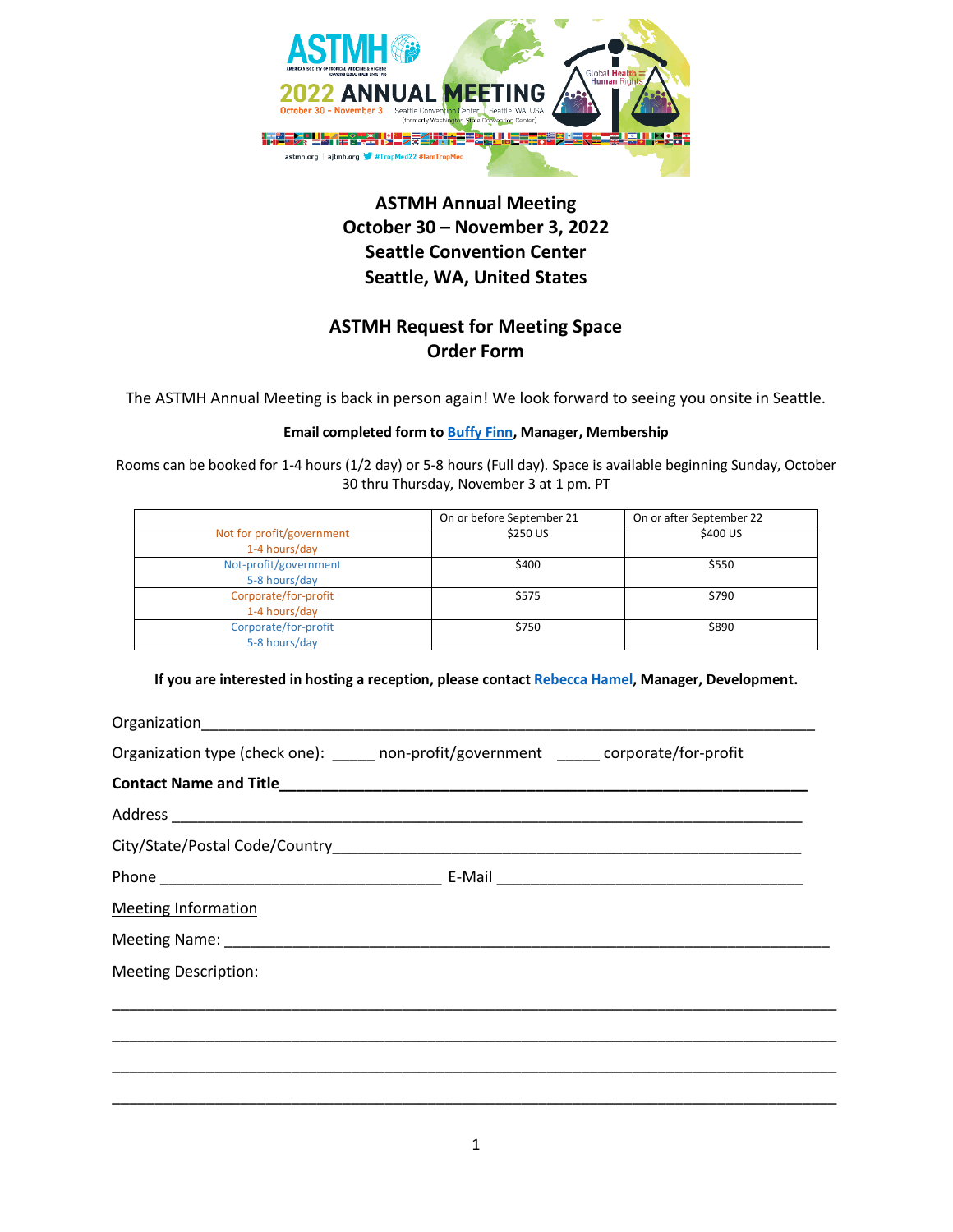| Meeting Date and Time First Choice:                                                                                                |
|------------------------------------------------------------------------------------------------------------------------------------|
|                                                                                                                                    |
| Full Day \$_______________<br>Half Day \$_______________                                                                           |
| Will you be providing catering? Yes___ or No___                                                                                    |
| Is Audio Visual Required? Yes ____ or No _______ If yes, what is required:                                                         |
| Select a Room Set-Up<br>Meeting with Conference Table/U Shape<br>Banquet Set (round tables for 8-10)<br>Meeting with Classroom Set |

#### **Meeting Guidelines**

• ASTMH only books meeting space at the ASTMH contracted hotels/Convention Centers.

• Meeting room rental fee must be received before space will be reserved.

• If your meeting requires catering and/or audio-visual equipment, ASTMH will connect you with hotels/vendors for your individual follow-up on arrangements and billing. Your meeting organizer must contact the hotel with catering order and ImageAV with audio-visual equipment order no later than Friday, October 14. Arrangements cannot be guaranteed unless order is received by hotels/vendors by Friday, October 14.

• There are rare circumstances where ASTMH may have to change confirmed meeting space. If this happens, meeting organizers will be contacted as soon as possible.

- It is the responsibility of the organization to make sure the confirmation received is accurate. Please contact ASTMH immediately if the confirmation is incorrect.
- Please note a \$100 cancelation fee will apply to all cancelations made by October 14. No fees will be refunded for cancelations received after October 14.